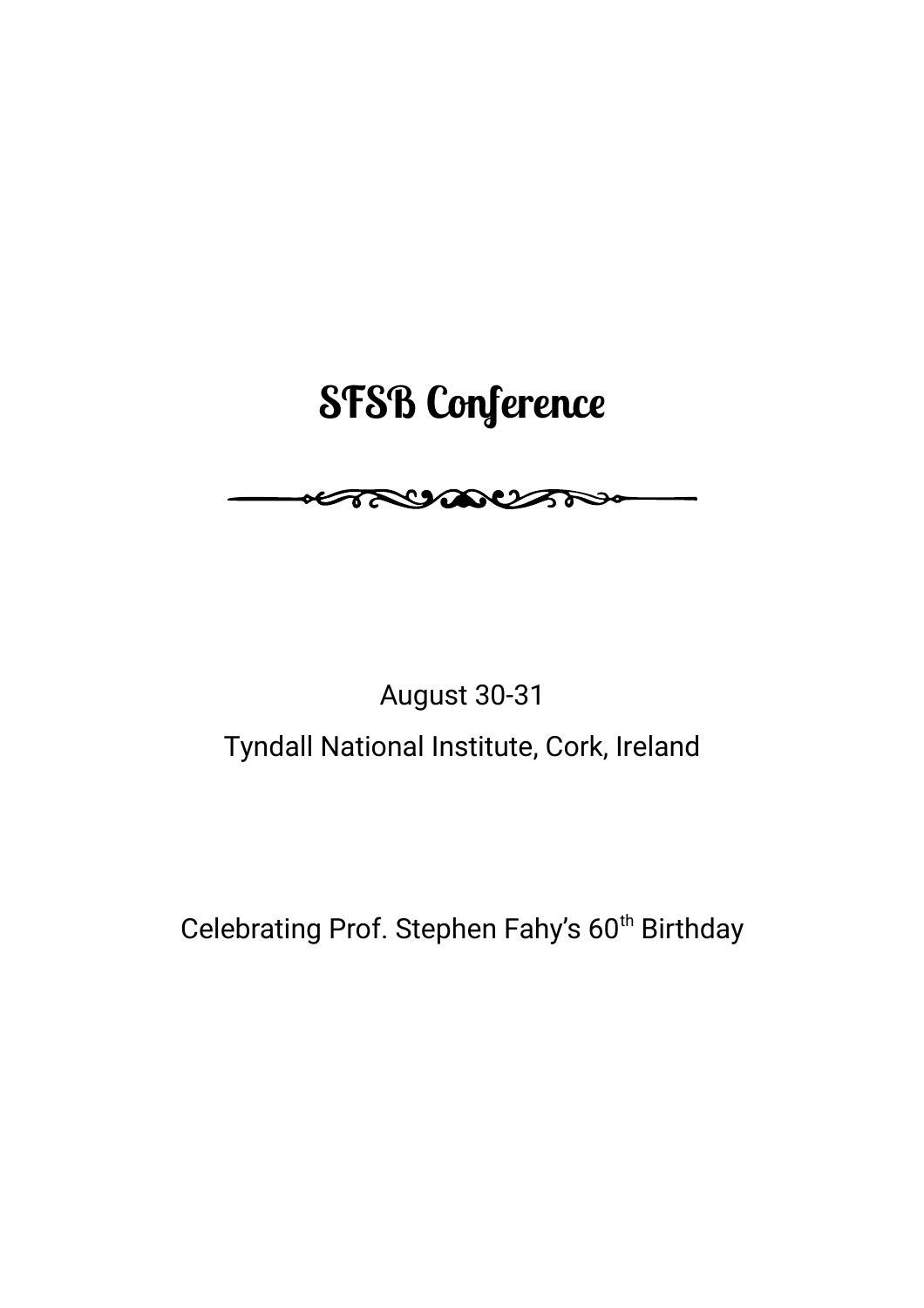### **Thursday August 30th**

#### **Session 1 - 09:00-12:00 - Chair: Éamonn Murray**

- 09:00 Conference welcome. Opening by UCC President **[Prof. Pat O'Shea](https://www.ucc.ie/en/support/president/presidentsbiography/)**, and VP for Research and Innovation **[Prof. Anita Maguire](http://research.ucc.ie/profiles/V001/amaguire)**
- 09:30 **[Steven Louie](http://physics.berkeley.edu/people/faculty/Steven-Louie)**, University of California, Berkeley: *Topological and interaction effects in atomically thin 1D & 2D materials*
- 10:00 *Coffee Break*
- 10:30 **[Don Hamann](http://www.mat-simresearch.com/)**, Mat-Sim Research & Rutgers University: *Pseudopotentials: reintroducing simplicity and adding capabilities*
- 11:00 **[Matthew Foulkes](https://www.imperial.ac.uk/people/wmc.foulkes)**, Imperial College London: *Electronic properties of the warm dense electron gas*
- 11:30 **[George Ford](https://lsa.umich.edu/physics/people/emeritus/gwf.html)**, University of Michigan: *Radiation reaction and the quantum Langevin equation*
- 12:00 *Lunch*
- 13:30 Walking Tour of University College Cork
- 15:00 *Coffee Break*

#### **Session 2 - 15:30-17:30 - Chair: David Reis**

- 15:30 **[Roberto Merlin](https://lsa.umich.edu/physics/people/faculty/merlin.html)** (Remote), University of Michigan: *Stephen's path from pseudopotentials and quantum Monte Carlo to ultrafast phonon dynamics*
- 16:00 **[Margaret Murnane](https://jila.colorado.edu/kmlabs/bio/murnane)**, University of Colorado, Boulder: *Capturing the fastest spin dynamics in materials using tabletop coherent high harmonic sources*
- 16:30 **[Martin Vaughan](http://www.bristol.ac.uk/engineering/people/martin-vaughan/index.html)**, University of Bristol: *Spin dynamics in low dimensional semiconductors*
- 17:00 **[Philip Murphy](http://research.ucc.ie/profiles/E029/fmurphyarmando)**, Tyndall National Institute: *Inter-valley electron-hole recombination in Bi from first principles*
- 19:00 *Dinner at [The Cornstore Restaurant,](http://cornstore.ie/cork/) 41/43 Cornmarket St, Cork*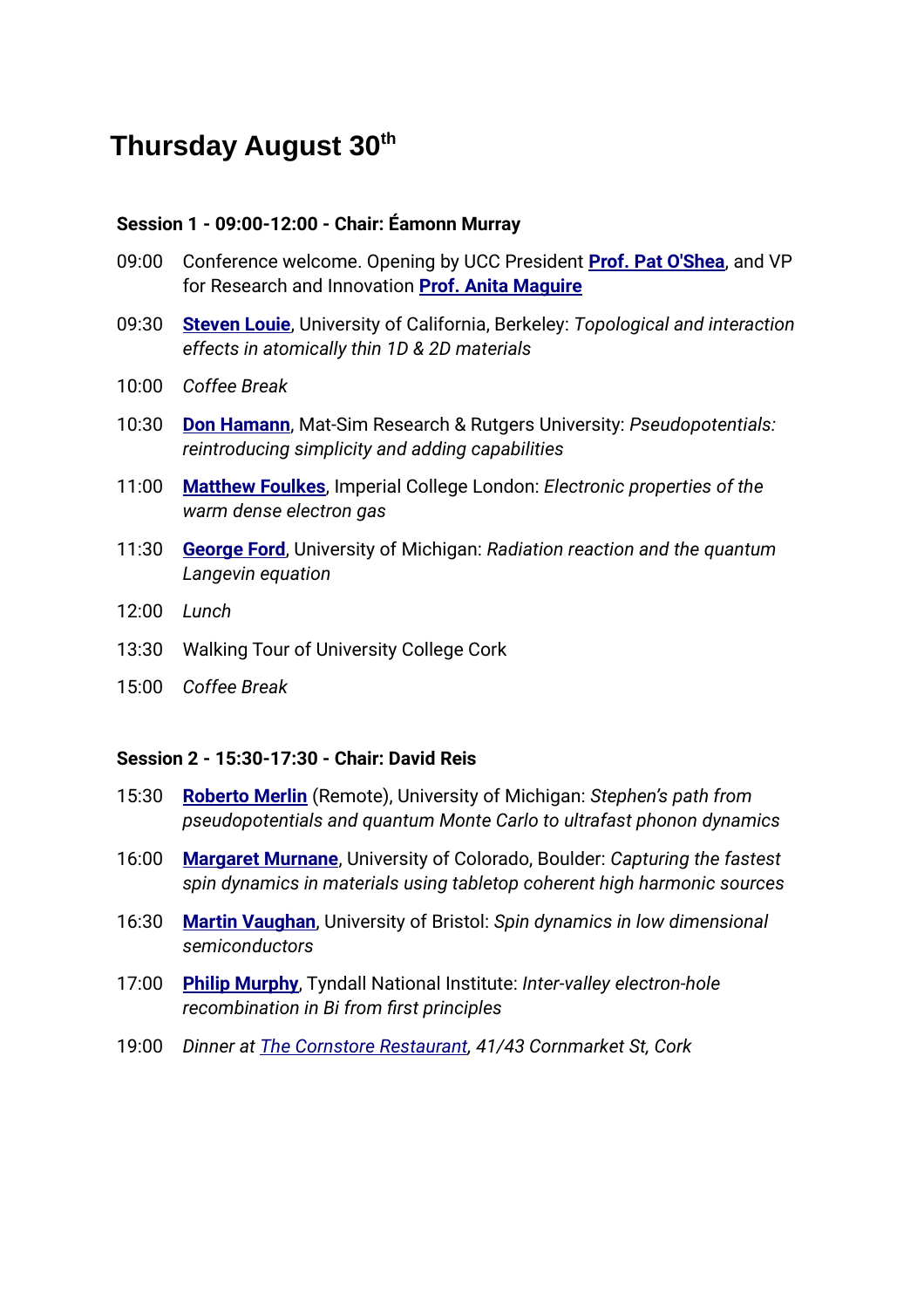## **Friday August 31st**

#### **Session 3 - 09:00-12:00 - Chair: Philip Murphy**

- 09:30 **[Ivana Savić](https://www.ivanasavic.science/)**, Tyndall National Institute: *Thermoelectric properties of materials near ferroelectric phase transitions*
- 10:00 **[Tchavdar Todorov](http://titus.phy.qub.ac.uk/members/tchavdar/)**, Queen's University, Belfast: *Current-induced interatomic forces*
- 10:30 *Coffee Break*
- 11:00 **[Paul Tangney](https://www.imperial.ac.uk/people/p.tangney)**, Imperial College London: *Reconciling the macroscopic and microscopic theories of classical electromagnetism - towards a postmodern theory of polarization*
- 11:30 **[Myrta Grüning](http://titus.phy.qub.ac.uk/members/myrta/)**, Queen's University, Belfast: *Real-time first-principles approaches to theoretical spectroscopy*
- 12:00 *Lunch*
- 13:30 Tyndall Tour

#### **Session 4 - 14:30-17-30 - Chair: Ivana Savić**

- 14:30 **[David Prendergast](http://nanotheory.lbl.gov/people/prendergast.html)**, Lawrence Berkeley National Laboratory: *An efficient approach to capture quantum many-body effects in x-ray absorption spectra*
- 15:00 **[John Buckeridge](http://www.ucl.ac.uk/klmc/People/Buckeridge.html)**, University College London: *The competition between compact and diffuse states in wide-gap semiconductors*
- 15:30 *Coffee Break*
- 16:00 **[Philip Bucksbaum](https://web.stanford.edu/dept/app-physics/cgi-bin/person/bucksbaum-philip-h/)**, Stanford University & SLAC National Accelerator Laboratory: *Ultrafast x-ray movies of molecules*
- 16:30 **[David Reis](https://web.stanford.edu/dept/app-physics/cgi-bin/person/reis-david/)**, Stanford University & SLAC National Accelerator Laboratory: *Ultrafast lattice dynamics*
- 17:00 **[Stephen Fahy](http://research.ucc.ie/profiles/D006/sfahy)**, University College Cork: *Conference closing*
- 19:00 *Dinner at [The Franciscan Well Brewery and Brewpub,](http://www.franciscanwellbrewery.com/) 14 North Mall, Cork*